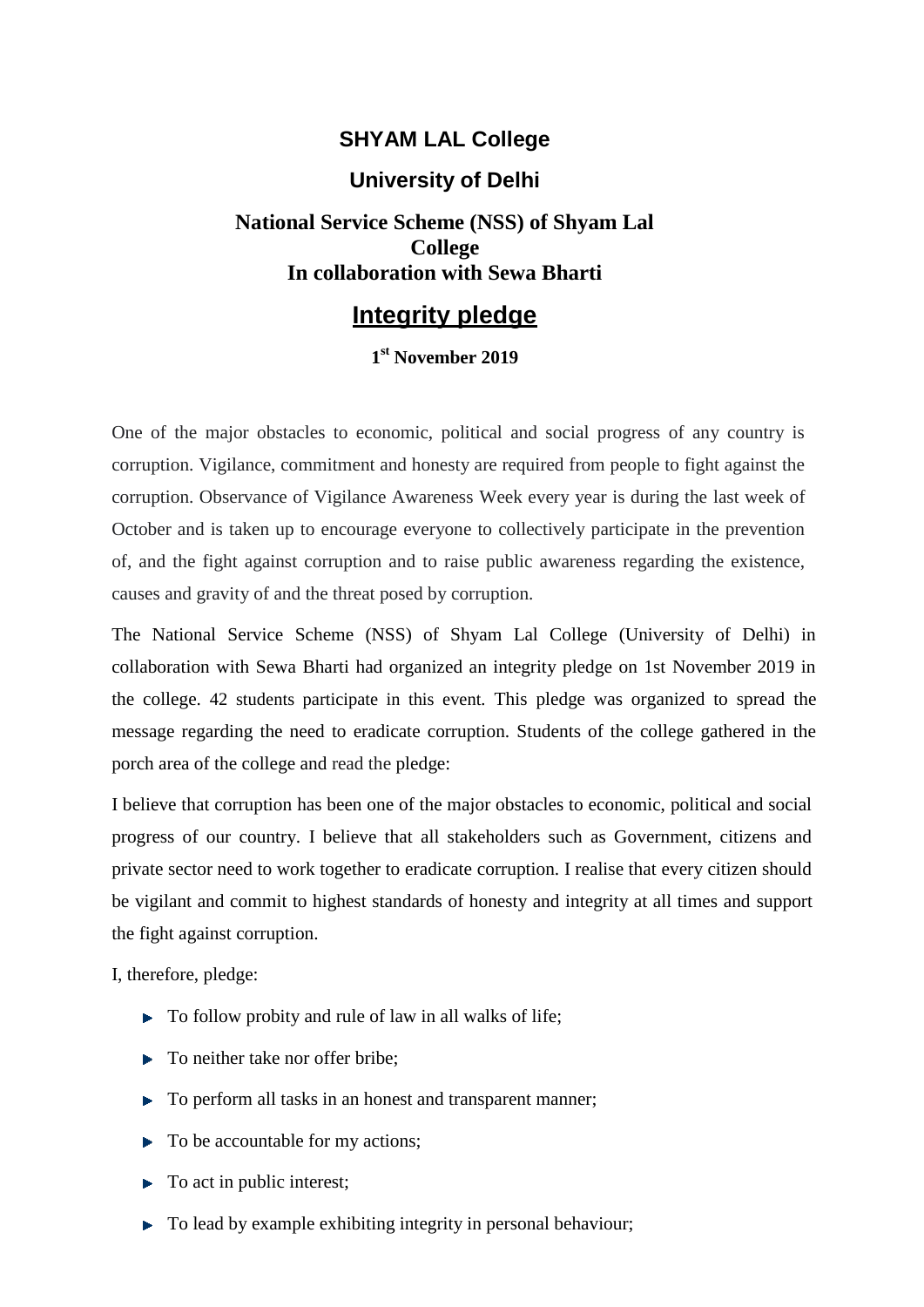To report any incident of corruption to the appropriate agency. Þ

Students promised to neither take nor offer bribes, to perform all works in an honest and transparent manner. Students participated in this event enthusiastically. They also made others aware about the importance of eradicating corruption from the society. Students were holding banners, posters and placards to spread the message of importance of a corruption free nation.